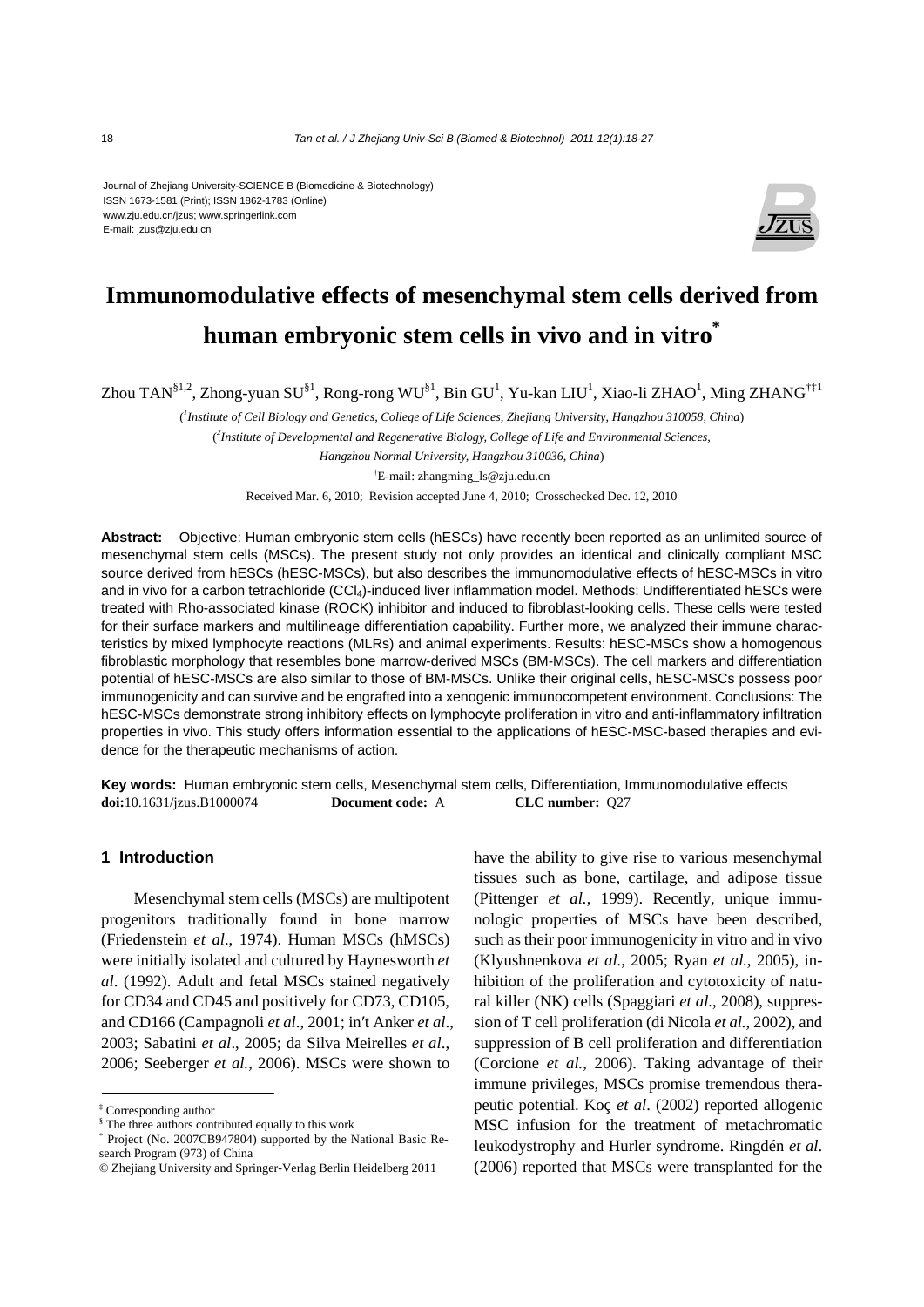treatment of severe acute graft-versus-host disease. However, both laboratory and clinical studies have been characterized by the unclear sources and poor reproducibility of MSCs (Rao and Mattson, 2001).

Compared with MSCs, embryonic stem cells (ESCs), pluripotent stem cells derived from the inner cell mass of blastocysts of mammals, are believed to be more versatile (Thomson *et al.*, 1998). Due to their excellent proliferative potential, human ESCs (hESCs) are considered as an alternative to overcome the limitations of hMSCs for regenerative medicine. Several cell types have been developed from hESCs (Carpenter *et al.*, 2001; Kehat *et al.*, 2003; Lavon *et al.*, 2004), though the current differentiation methods are still unsatisfactory. Additionally the risks of tumor formation and immune rejection after hESC transplantation are always a concern (Grinnemo *et al.*, 2006).

Most recently, derivation of MSCs from hESCs was reported by several groups (Barberi *et al.*, 2005; Olivier *et al.*, 2006; Lian *et al.*, 2007). These hESCderived MSCs (hESC-MSCs) represent an unlimited source of MSCs for cell-based therapy (Hwang *et al.*, 2008; Chen *et al.*, 2009; Karlsson *et al.*, 2009). In this study, we describe an optimized protocol for deriving MSCs from hESCs and characterize the hESC-MSC population by observing cell-surface markers. Further, to address the significant potential of hESC-MSCs in clinical applications, the immunologic properties of these cells were evaluated.

# **2 Materials and methods**

### **2.1 Cell culture and differentiation**

hESC line HUES3 (passage 47) was cultured on mitomycin-C (Kyowa, Japan)-inactivated mouse embryonic fibroblasts (MEFs) in knockout Dulbecco's modified Eagles medium (knockout-DMEM; Gibco, USA) supplemented with  $20\%$  (v/v) knockout serum replacement (SR; Gibco), 2 mmol/L L-glutamine (Gibco), 0.1 mmol/L β-mercaptoethanol (Sigma, USA), 1% (v/v) nonessential amino acids (Gibco), and 10 ng/ml human basic fibroblast growth factor (bFGF; Invitrogen, USA). For expansion, hESCs were subcultured by mechanical dissection every 5– 7 d. Tissue culture plates and dishes (Falcon, Becton-Dickinson, USA) were coated with 5 g/L gelatin (Gibco). The cells were cultured at 37 °C in 5%  $CO<sub>2</sub>$ 

with daily change of medium.

To induce hESCs differentiation toward hESC-MSCs, cells were pretreated with 10 μmol/L Rhoassociated kinase (ROCK) inhibitor (Y-27632, Sigma) for 1 h. Then hESCs were completely dissociated with TrypLE™ Express (Gibco) and plated onto gelatincoated dishes at  $5\times10^4$  cm<sup>-2</sup> in the medium containing 10 μmol/L Y-27632. After 12 h, the medium was replaced by complete medium (DMEM medium supplemented with 10% (v/v) fetal bovine serum (FBS; Gibco)). After 3 d, non-adherent cells and debris were removed. The adherent cells were cultured continuously in complete medium and passaged using TrypLE™ Express (Gibco) when confluent. Homogeneous fibroblast-like cells could be obtained after 2–3 passages.

#### **2.2 Surface antigen analysis of hESC-MSCs**

Cell-surface antigens on hESC-MSCs were assessed using fluorescence activated cell sorting (FACS). hESC-MSCs (passage 8) were collected and resuspended to  $5\times10^5$  cells in 50 µl of phosphate buffered saline (PBS). The cells were incubated with phycoerythrin (PE)-conjugated rat anti-human CD105, CD45, CD166, CD73, and STRO-1, and PE-Cy7 conjugated rat anti-human CD34 (Becton-Dickinson) on ice for 30 min (Campagnoli *et al.*, 2001; in′t Anker *et al.*, 2003; Sabatini *et al.*, 2005; da Silva Meirelles *et al.*, 2006; Seeberger *et al.*, 2006). For all samples,  $1\times10^4$  cells were analyzed on an FACSCalibur (Becton-Dickinson). All data were analyzed using CellQuest 3.1 software (Becton-Dickinson).

# **2.3 Functional differentiation of hESC-MSCs**

To further characterize these hESC-MSCs, osteogenic, adipogenic, and chondrogenic differentiations of hESC-MSCs were achieved under conditions described previously for adult MSCs (Pittenger *et al.*, 1999).

For osteogenic differentiation, hESC-MSCs were seeded at  $5\times10^3$  cells/cm<sup>2</sup> in complete medium. At 50% confluence, the medium was supplemented with 50 μmol/L ascorbic acid-2-phosphate, 10 nmol/L dexamethasone, and 10 mmol/L β-glycerophosphate (all from Sigma). The medium was changed every 3 d for three weeks and the cells were analyzed for mineralization with von Kossa staining. For von Kossa staining, the cultures were washed twice with PBS,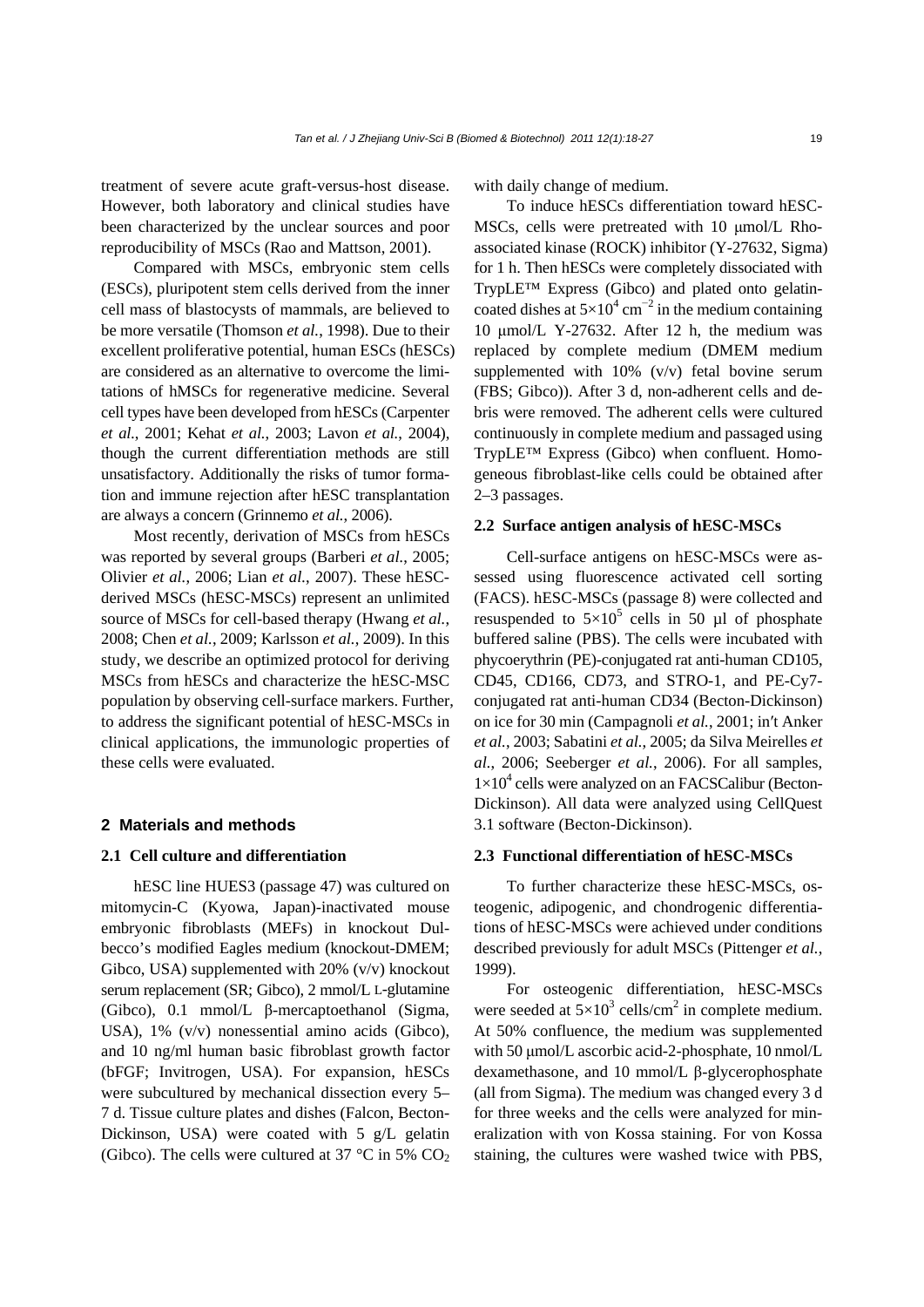fixed in Histofix<sup>®</sup> solution for 30 min, rinsed twice with distilled water, stained with 50 g/L silver nitrate (Sigma) in the dark for 10 min, rinsed thrice with distilled water, and finally exposed to bright light for 30 min.

To induce adipogenic differentiation, cells were seeded at  $1\times10^4$  cells/cm<sup>2</sup>. At confluence, cells were incubated with complete medium supplemented with 0.5 mmol/L indomethacin, 100 nmol/L dexamethasone, 10 µg/ml insulin, and 0.2 mmol/L 3-isobutyl-1 methylxanthine (all from Sigma). The medium was changed every 3 d for two weeks. Finally the cells were analyzed for lipid content with oil-red O staining. For oil-red O staining, cells were washed thrice with PBS, fixed in 40 g/L paraformaldehyde for 15 min, and stained with oil-red O solution (Sigma) for 15 min.

Chondrogenic differentiation of hESC-MSCs was induced in a pellet culture system. Briefly,  $5\times10^5$ cells were placed in a 15-ml polypropylene tube (Falcon), and centrifuged to a pellet. The pellet was cultured at 37 °C with 5%  $CO<sub>2</sub>$  in 1 ml of complete medium containing 10 ng/ml transforming growth factor-β3 (TGF-β3; PeproTech, USA), 50 µg/ml ascorbic acid-2-phosphate (Sigma), 100 nmol/L dexamethasone (Sigma). The medium was changed every 3 d for three weeks. After induction, the pellets were stained with toluidine blue (Sigma) to detect pericellular sulfated glycosaminoglycan (GAG) deposition.

# **2.4 Reverse transcription-polymerase chain reaction (RT-PCR)**

Total RNA was extracted by using TRIzol reagent (Invitrogen). Moloney murine leukemia virus (M-MLV) reverse transcriptase (Promega, USA) and random primers (Promega) were used for first strand complementary DNA (cDNA) synthesis according to the manufacturer's instructions. PCR was carried out with *Taq* DNA polymerase (TaKaRa, Japan), and the PCR products were visualized by electrophoresis with a 15 g/L agarose gel containing 0.5 μg/ml ethidium bromide. The target genes, primer sequences, and product sizes are listed in Table 1.

#### **2.5 Mixed lymphocyte reactions (MLRs)**

Mouse splenocytes were isolated by mincing and tearing spleens through a stainless steel mesh into PBS. Mononuclear cells (MNCs) were collected by Ficoll density gradient centrifugation. Cells were washed thrice with PBS and resuspended in RPMI-1640 medium supplemented with 2 mmol/L L-glutamine, 0.1 mmol/L β-mercaptoethanol, 1% (v/v) nonessential amino acids, and 10% (v/v) FBS (Azpiroz *et al.*, 1999). After incubation, the cells were harvested as responder lymphocytes. The effect of hESC-MSCs on lymphocyte growth (viability and proliferation) was assessed by measuring 3-(4,5-dimethylthiazol-2-yl)- 2,5-diphenyl tetrzolium bromide (MTT) absorbance and generating growth curves.

For MTT absorbance assay, the hESC-MSCs treated with mitomycin-C were plated onto 96-well plates at different densities. After incubation for 12 h  $1\times10^5$  cells/ml lymphocytes suspended in culture medium with or without 10 μg/ml concanavalin A (ConA) were plated in triplicate into the plates. On the day of assay, 2 mg/ml MTT dissolved in PBS was added to each well. After 5 h incubation, the medium

| Gene           | Primer sequence $(5' \rightarrow 3')$ | GenBank accession No. | Product size (bp) |
|----------------|---------------------------------------|-----------------------|-------------------|
| ALP            | Forward: CCCGTGGCAACTCTATCTT          | NM 000478             | 553               |
|                | Reverse: GGGCGGCAGACTTTGGTT           |                       |                   |
| Osteocalcin    | Forward: AGGGCAGCGAGGTAGTGA           | NM 199173             | 150               |
|                | Reverse: CCTGAAAGCCGATGTGGT           |                       |                   |
| $PPAR\gamma$   | Forward: GCAGAGCAAAGAGGTGGC           | NM 015869             | 470               |
|                | Reverse: AGGACTCAGGGTGGTTCA           |                       |                   |
| Aggrecan       | Forward: AGGAGACAGAGGGACACGTC         | NM 013227             | 249               |
|                | Reverse: TCCACTGGTAGTCTTGGGCAT        |                       |                   |
| Perlecan       | Forward: ACAGCCACCAGTCACCCACG         | NM 005529             | 279               |
|                | Reverse: GCTTCATCAGTTCGGTCCTCACA      |                       |                   |
| $\beta$ -actin | Forward: AGCAAGCAGGAGTATGACG          | NM 001101             | 354               |
|                | Reverse: TTTAGGATGGCAAGGGAC           |                       |                   |

| Table 1 Oligonucleotide primers used in the RT-PCR |  |  |  |  |  |  |  |  |  |
|----------------------------------------------------|--|--|--|--|--|--|--|--|--|
|----------------------------------------------------|--|--|--|--|--|--|--|--|--|

ALP: alkaline phosphotase; PPARγ: peroxisome proliferator-activated receptor γ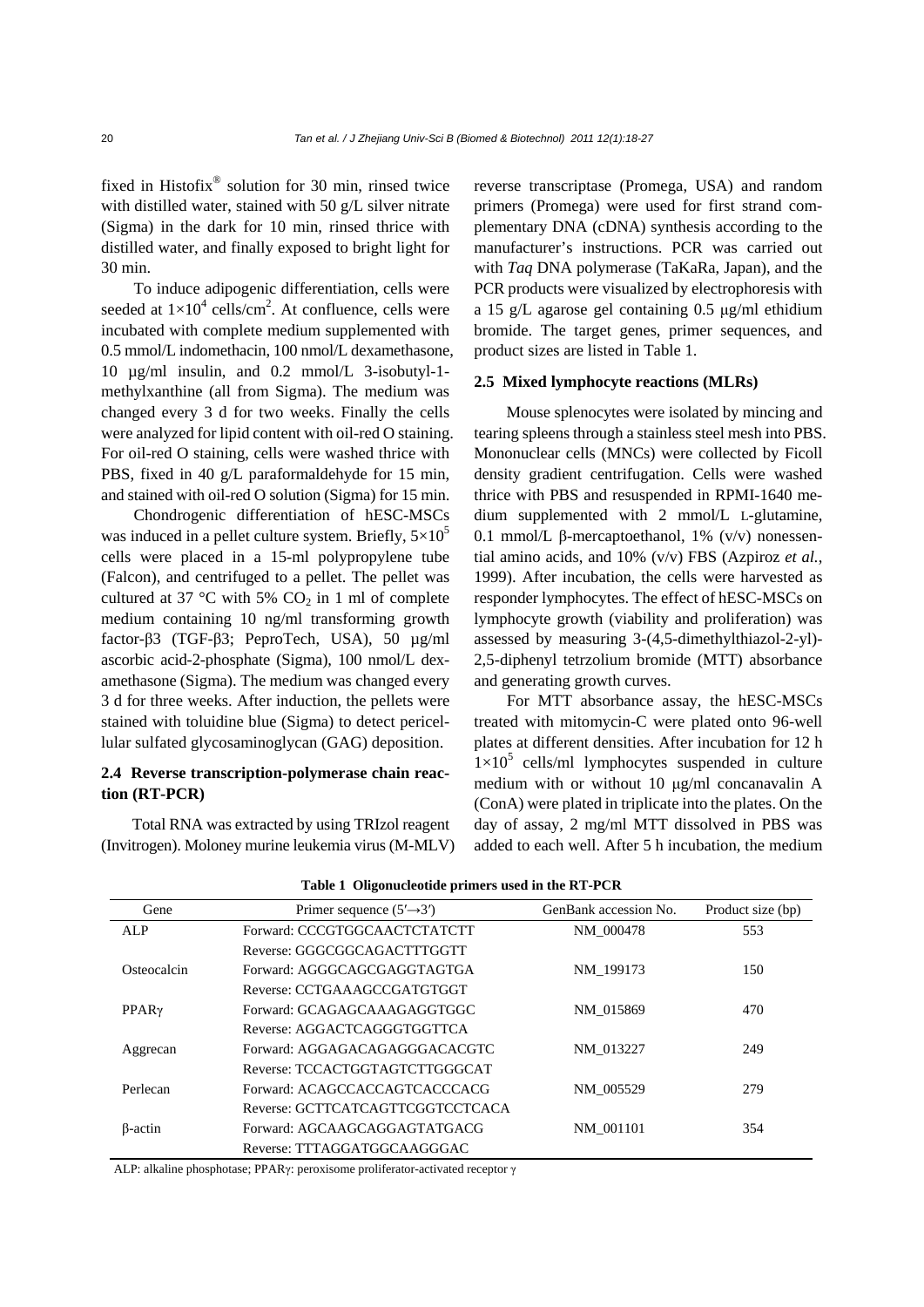was removed and 200 µl dimethyl sulphoxide (DMSO) was added to each well. Then the plates were shaken in the dark for 15 min, and the absorbance was recorded at 570 nm.

For growth curve analysis,  $3.2 \times 10^6$  lymphocytes were plated onto 24-well plates in culture medium with or without mitomycin-C treated hESC-MSCs. The total number of lymphocytes in triplicate wells was counted everyday for 5 d.

## **2.6 Experimental animals and transplantation**

We used 6-week-old male BALB/c mice in compliance with the institutional guidelines. For immunization, approximately  $2\times10^6$  hESCs or hESC-MSCs were injected triweekly by intraperitoneal injection. At 7 d after the fourth injection, the mice were eye-bled, and sera were isolated for immunocytochemistry analysis. For the acute  $CCL$ -induced liver inflammation study, 5.0 ml/kg body weight of 10% CCl4 solution in mineral oil was administered by intraperitoneal injection (Sakaida *et al.*, 2004). The following day, mice underwent cell transplantation and  $1 \times 10^7$  hESCs or hESC-MSCs were transplanted into the injured liver of BALB/c mice via the caudal vein. One week after transplantation, the liver sections were analyzed by immunohistochemistry.

#### **2.7 Immunofluorescence staining**

For immunocytochemistry analysis, cells were fixed with 40 g/L paraformaldehyde for 30 min, washed with PBS, and then blocked with 50 g/L bovine serum albumin (BSA) at room temperature. Serum samples, mentioned above, rabbit anti-human Nanog antibody (Abcam, USA), and mouse antihuman SSEA-4 antibody (R&D, USA) were used as the primary antibodies. FITC-labeled goat anti-mouse antibody, FITC-labeled goat anti-rabbit antibody (Epitomics, http://www.epitomics.com), and PE-labeled goat anti-mouse antibody were used as the secondary antibodies, respectively. All the samples were counterstained with Hoechst 33258 (Sigma) for 5 min. Cells were visualized under fluorescence microscopy (Olympus IX-70, Japan).

For immunohistochemistry analysis, the liver tissues were fixed by perfusion with 40 g/L paraformaldehyde and cryoprotected in 300 g/L sucrose for 3 d. Histological analyses of liver tissues were conducted by serial tissue section and stained with rabbit anti-human Ki-67 and rabbit anti-mouse CD3 antibodies (Epitomics). The secondary antibody was Dylight 594-labeled goat anti-rabbit antibody (Chemicon, USA).

## **2.8 Statistical analysis**

Statistical comparisons between hESCs and hESC-MSCs were made using unpaired Student's *t*-test in SPSS 12.0. Probability values (*P*) <0.05 were considered statistically significant.

# **3 Results**

#### **3.1 Mesenchymal differentiation of hESCs**

Undifferentiated hESCs showed typical compact colony morphology and stained positively for SSEA-4 and Nanog (Figs. 1a–1c). After 10 d of mesenchymal induction, the differentiated hESCs showed a homogenous fibroblastic morphology that resembled adult MSCs (Figs. 1d–1f). These fibroblastlike cells exhibited many surface markers similar to adult MSCs, including positive staining for CD73, CD105, CD166, and STRO-1, and negative staining for hematopoietic markers such as CD34 and CD45 (Fig. 2).

#### **3.2 Differentiation potential of hESC-MSCs**

After three weeks, osteogenesis of hESC-MSCs was demonstrated by calcium deposition in the matrix visualized with von Kossa staining and increased expression of alkaline phosphotase (ALP) and osteocalcin. As shown in Fig. 3a, undifferentiated hESCs expressed high levels of ALP compared with the hESC-MSCs, while after osteogenic induction the differentiated hESC-MSCs restored the expression of ALP. Lipid droplets were detectable by oil-red O staining after two weeks of adipocytic induction and peroxisome proliferator-activated receptor γ (PPARγ), a marker of adipocytic differentiation, was detected by RT-PCR (Fig. 3b). After three weeks of induction, chondrogenic differentiation of hESC-MSCs was achieved. More than 80% of all cells stained positively with toluidine blue, showing the GAG biosynthesis in the cell pellets. The expressions of chondrogenic genes, aggrecan and perlecan, two components of extracellular matrix selectively expressed by chondrocytes, were confirmed by RT-PCR (Fig. 3c).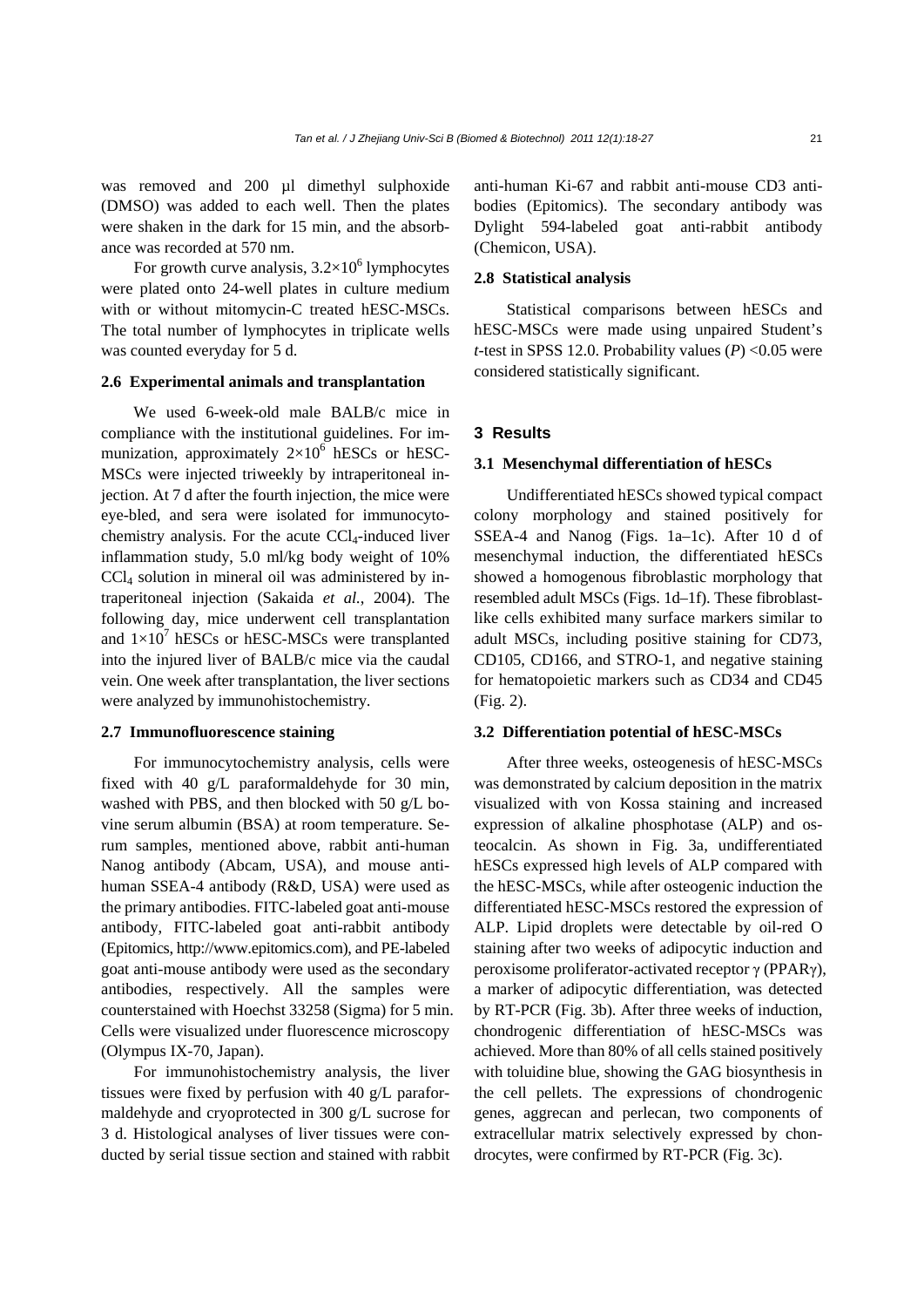

# **Fig. 1 Morphologic observation of hESCs during differentiation into MSC-like**

(a) hESCs were cultured on mitomycin-C inactivated MEFs; (b, c) Undifferentiated hESCs stained positively for SSEA-4 and Nanog, respectively; (d) hESCs treated with 10 μmol/L Y-27632 were plated into gelatin-coated dishes at low density in DMEM supplemented with 10% FBS; (e) On Day 4, non-adherent cells and debris were removed, and the adherent cells were cultured continuously in complete medium; (f) After 10 d, the cells showed a homogenous fibroblastic morphology that resembled adult MSCs

#### **Fig. 2 Expression of cell surface markers related to hESC-MSCs**

hESC-MSCs exhibited many surface markers similar to adult MSCs, including positive staining for CD73, CD105, CD166, and STRO-1, and negative staining for hematopoietic markers such as CD34 and CD45

**Fig. 3 Osteogenic, adipogenic, and chondrogenic differentiations of hESC-MSCs** (a) After three weeks, osteogenesis was demonstrated by calcium deposition in the matrix visualized with von Kossa staining and increased expression of ALP and Osteocalcin; (b) Lipid droplets (arrows) were detectable by oil-red  $\overrightarrow{O}$  staining after two weeks of adipocytic induction and PPARγ, a marker of adipocytic differentiation, was detected by RT-PCR; (c) While after three weeks of induction, chondrogenic differentiation of hESC-MSCs was achieved. More than 80% of all cells stained positively with toluidine blue. The expressions of chondrogenic genes, aggrecan and perlecan, were confirmed by RT-PCR. Lane 1: hESCs; Lane 2: hESC-MSCs; Lane 3: Induced cells



**Fig. 4 Morphologic observation of lymphocytes co-cultured with mitomycin-C inactivated hESC-MSCs** (a) Resting lymphocytes were scattered and round; (b) Lymphocytes showed clustering with stimulation by ConA; (c) Resting lymphocytes co-cultured with hESC-MSCs resembled naive lymphocytes, showing a scattered and round appearance; (d) ConA-stimulated lymphocytes co-cultured with hESC-MSC showed a unique morphology, neither clustering nor scattering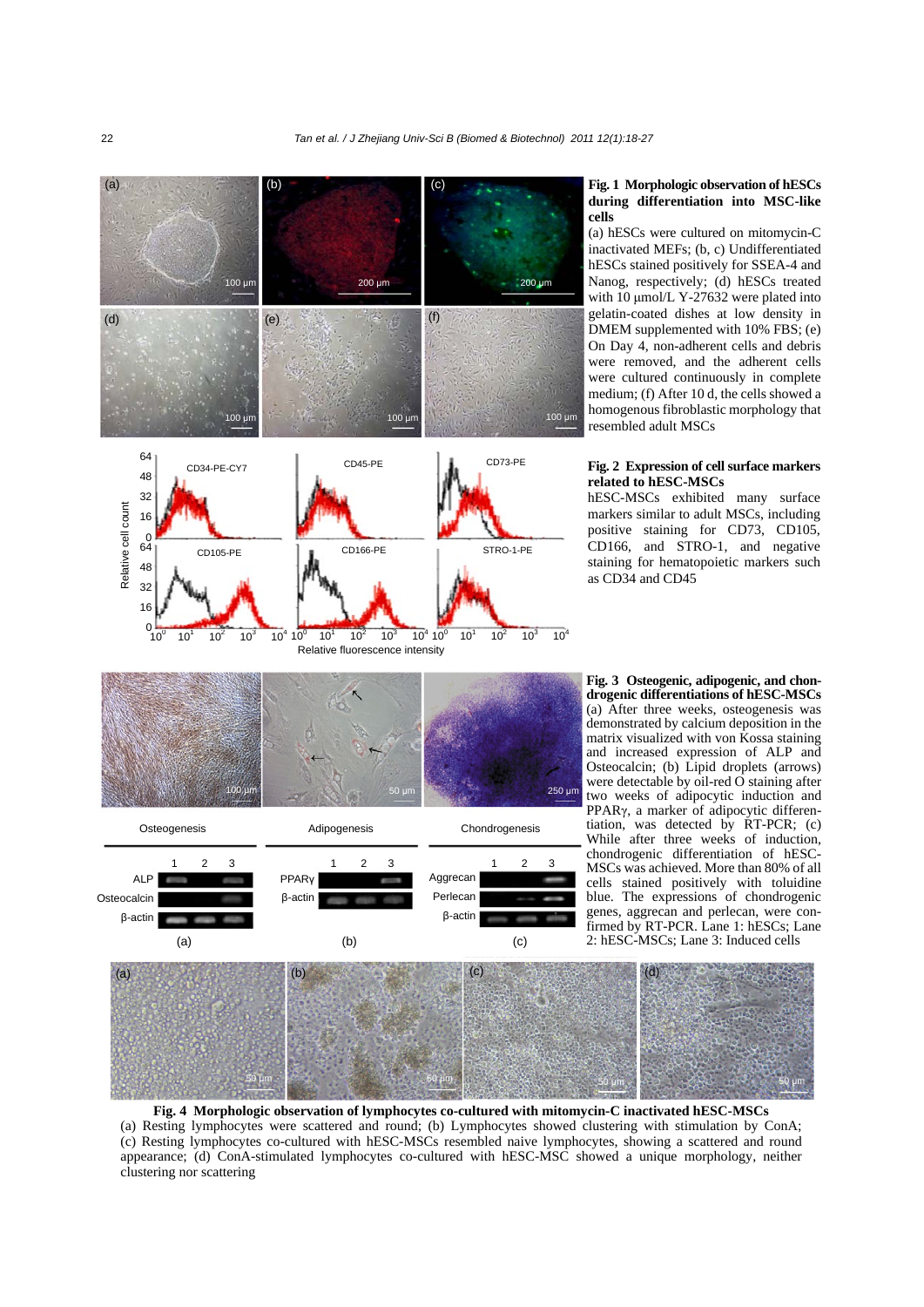# **3.3 Growth inhibitory effect of hESC-MSCs on lymphocytes**

Fig. 4 shows the morphology of lymphocytes co-cultured with mitomycin-C treated hESC-MSCs for 3 d. Resting lymphocytes were scattered and round in shape (Fig. 4a). Lymphocytes showed clustering with the stimulation of ConA (Fig. 4b). Compared with controls, resting lymphocytes co-cultured with hESC-MSCs resembled naive lymphocytes, showing a scattered and round morphology (Fig. 4c), while ConA-stimulated lymphocytes co-cultured with hESC-MSCs showed a unique morphology, neither clustering nor scattering (Fig. 4d).

Furthermore, hESC-MSCs suppressed the proliferation of lymphocytes in a dose-dependent fashion, and hESC-MSCs inhibited lymphocyte proliferation effectively, even in low concentrations (Fig. 5b). The growth curve of lymphocytes (LCs) at 1:80 ratio (MSC/LC) is shown in Fig. 5a, indicating a timedependent reduction of lymphocytes when co-cultured with hESC-MSCs.

### **3.4 Immunomodulative effect of hESC-MSCs in vivo**

Several experimental studies have demonstrated that hMSCs can survive and be engrafted into an immunocompetent environment (Ryan *et al.*, 2005; Niemeyer *et al.*, 2008). We found that the hESC-MSCs have the same ability. We detected the antibody production of mice immunized with hESCs or hESC-MSCs. The hESC-MSCs failed to induce antibody production in immunocompetent BALB/c mice (Fig. 6). In the xenograft model, as shown in Fig. 7, cells which stained positively with human specific Ki-67 immunostaining mainly accumulated in portal areas where CCl4-induced necrosis and inflammation occurred.

Furthermore, in the hESC-MSC transplant group, there was a significant decrease in positive staining for CD3, indicating that the inflammatory infiltration to the injured area was decreased (Fig. 8c). In the hESC transplant group (Fig. 8b), there was a minor accumulation of  $CD3<sup>+</sup>$  cells in the inflammatory infiltration area compared with the control group (Fig. 8a). The sectional areas of inflammation were directly measured using National Institutes of Health (NIH) Image J software and differences between groups are shown in Fig. 8d.

# **4 Discussion**

Embryonic and adult stem cells are two sources of donor cells utilized in stem cell-based therapies. ESCs have the potential to differentiate into any kind of body cell and can proliferate in vitro infinitely. However, they are difficult to control and have a risk for graft rejection (Grinnemo *et al.*, 2006). Adult stem cells with multilineage differentiation capability are relatively safer in application, but are difficult to obtain in large quantities. Moreover, invasive procedures are required to obtain adult stem cells (Pittenger *et al.*, 1999; Rao and Mattson, 2001). Based on others' work and our findings, MSCs derived from hESCs may be a possible alternative to solve these problems. The hESC-MSCs were remarkably similar to MSCs derived from other sources, including having a homogenous fibroblastic morphology, an immunophenotype similar to adult MSCs, and a multilineage differentiation potential.

In previous studies, different protocols have been described to derive MSC-like cells from hESCs, including co-culture with mouse OP9 cells (Barberi *et al.*, 2005), embryoid body differentiation (Hwang *et al.*, 2008), spontaneous differentiation in monolayer (Trivedi and Hematti, 2008), selection of cell populations by FACS (Lian *et al.*, 2007), and mechanical separation (Olivier *et al.*, 2006). Here we developed a novel, simplified method to obtain a morphologically homogeneous hESC-MSC population. Our derivation protocol required neither xenogenic feeder nor manual selection and showed greater stability. The hESC-MSCs obtained in this study exhibited excellent proliferative capacity and immune privilege. The mechanism that allows pluripotent cells to transform into multipotent cells could help us understand early events of human embryonic development. ROCK inhibitor has been reported to decrease the dependence of hESC on cell-cell contact and permit survival of single hESC (Watanabe *et al.*, 2007). The mesenchymal differentiation of hESCs induced by Y-27632 prompted that cell-cell contact plays an important role in the process of pluripotent to multipotent transformation.

The survival of implanted hMSCs and improvement in tissue function have been described in different animal models (Bruder *et al.*, 1998; Liechty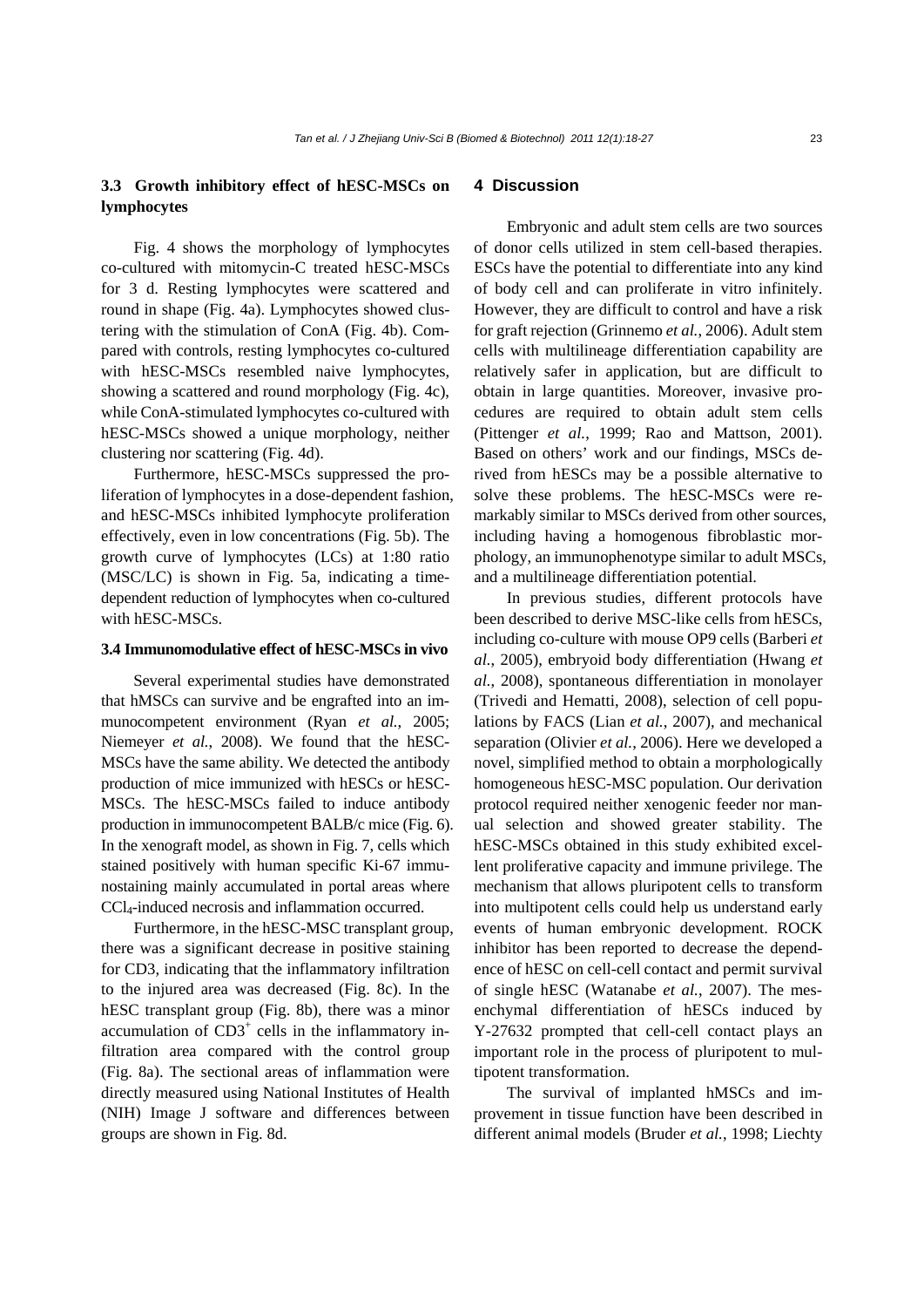

# **(LC) proliferation by hESC-MSCs**

(a) At ratio 1:80 (MSC/LC), the growth curve of lymphocytes is shown, indicating a time-dependent reduction of lymphocytes when co-cultured with hESC-MSCs; (b) hESC-MSCs inhibited the lymphocyte proliferation in a dosedependent fashion



# **Fig. 6 Antibody production of hESC or hESC-MSC induction in BALB/c mice**

(a) hESCs succeeded in inducing antibody production in immunocompetent BALB/c mice; (b) hESC nuclei were counterstained with Hoechst 33258; (c) hESC-MSCs failed to induce antibody production; (d) hESC-MSC nuclei were counterstained with Hoechst 33258







A significant decrease in positive staining indicates that inflammatory infiltration was ameliorated in the hESC-MSC transplanted mice (Group C) (c), compared with nontransplanted mice (Group A) (a). A minor increase in inflammatory infiltration was found in the hESC transplanted mice (Group B) (b). (d) Quantitative and statistical analyses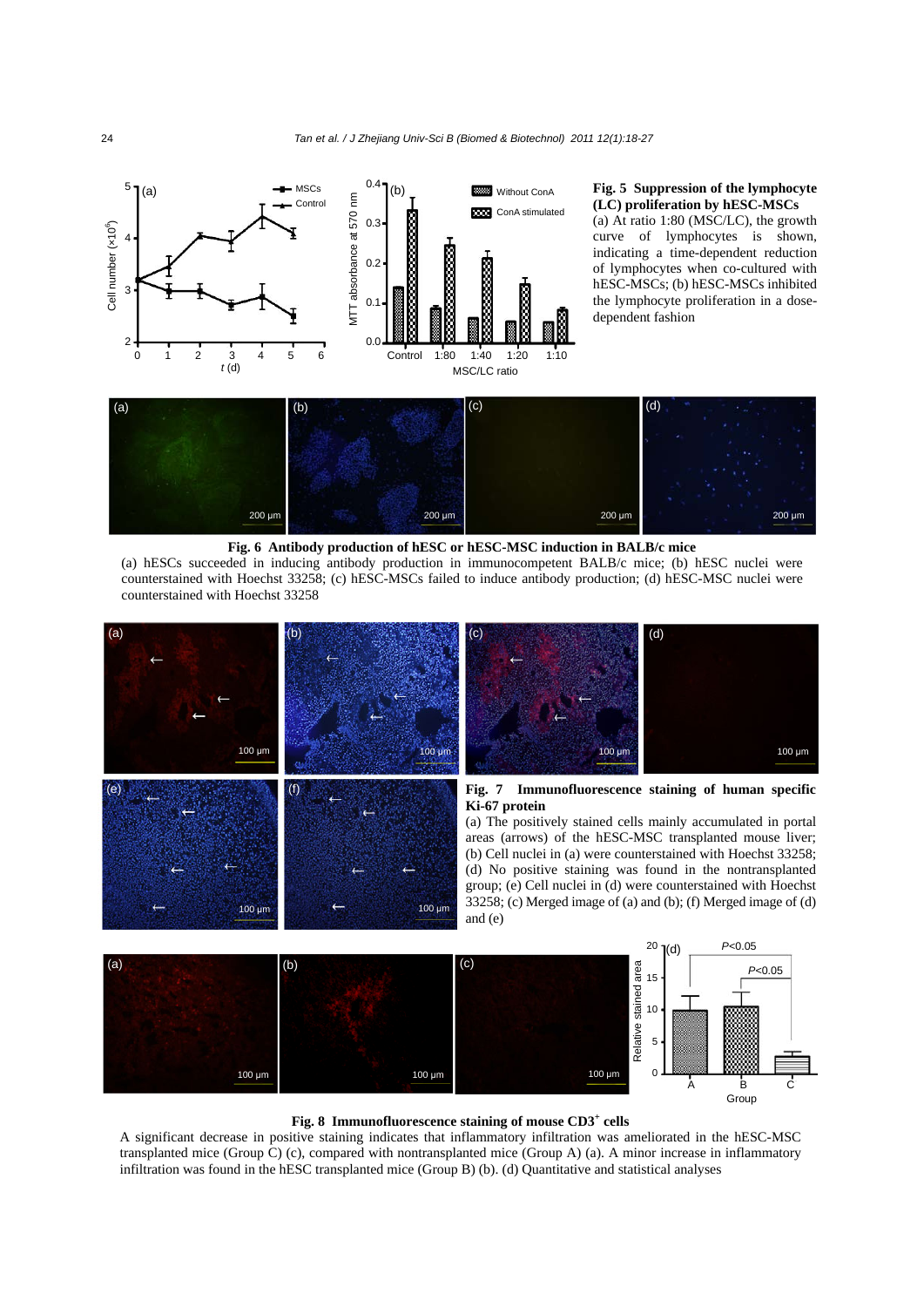*et al.*, 2000; Toma *et al.*, 2002). Recently, several in vitro studies have provided further evidence that hMSCs possess unique immunologic properties, showing that hMSCs fail to elicit proliferation of allogeneic lymphocytes even in the presence of costimulatory molecules (Bartholomew *et al.*, 2002; di Nicola *et al.*, 2002; le Blanc *et al.*, 2003; Tse *et al.*, 2003). Likewise, hESC-MSCs have a strong immunosuppressive effect on lymphocytes in vitro. Trivedi and Hematti (2008) and Yen *et al.* (2009) have reported that hESC-MSCs can suppress proliferation of T lymphocytes derived from peripheral blood MNCs. Our findings from MLRs of xenogenic lymphocytes and hESC-MSCs further support their results.

Following transplantation, the in vivo immune responses are much more complicated than those in the in vitro model. Thus our aim was to find out whether hESC-MSCs could survive and play a role in a xenogenic immunocompetent environment in vivo. Interestingly, we found that only weak immune responses could be induced in hESC-MSC transplanted mice compared with hESCs. Furthermore the implanted hESC-MSCs could not only survive and be engrafted into the CCl4-induced injured liver, but also ameliorate the inflammatory infiltration of injured areas. In the process of stem cell-based therapy, transplanted stem cells play roles through four possible mechanisms: (1) homing to injured tissues; (2) inhibiting inflammation by cell-cell contact or cytokines production; (3) promoting survival of damaged cells through paracrine factors; and (4) differentiating to functional cells and replacing the damaged cells (Wang and Li, 2007; Mishra, 2008). Our results demonstrate the effects of hESC-MSC-based therapy in ameliorating inflammation. Future work should investigate whether transplanted hESC-MSCs can differentiate into functional tissues or work as nutritive cells through paracrine secretion. In addition, previous studies reported that cells derived from hESCs have the potential to cause tumors. We did not observe any formation of tumors in our studies, even though large numbers of hESC-MSCs were transplanted.

In summary, hESC-MSCs possess strong immunosuppressive properties, including the inhibition of lymphocyte proliferation triggered by ConA, survival in a xenogenic immunocompetent environment, and amelioration of inflammatory infiltration in injured tissues. With their broad immune privileges, hESC-MSCs may represent a new and unlimited cell source for therapeutic use.

#### **References**

- Azpiroz, A., Fano, E., Garmendia, L., Arregi, A., Cacho, R., Beitia, G., Brain, P.F., 1999. Effects of chronic mild stress (CMS) and imipramine administration, on spleen mononuclear cell proliferative response, serum corticosterone level and brain norepinephrine content in male mice. *Psychoneuroendocrinology*, **24**(3):345-361. [doi:10. 1016/S0306-4530(98)00084-5]
- Barberi, T., Willis, L.M., Socci, N.D., Studer, L., 2005. Derivation of multipotent mesenchymal precursors from human embryonic stem cells. *PLoS Med.*, **2**(6):e161. [doi: 10.1371/journal.pmed.0020161]
- Bartholomew, A., Sturgeon, C., Siatskas, M., Ferrer, K., McIntosh, K., Patil, S., Hardy, W., Devine, S., Ucker, D., Deans, R., *et al.*, 2002. Mesenchymal stem cells suppress lymphocyte proliferation in vitro and prolong skin graft survival in vivo. *Exp. Hematol.*, **30**(1):42-48. [doi:10. 1016/S0301-472X(01)00769-X]
- Bruder, S.P., Kurth, A.A., Shea, M., Hayes, W.C., Jaiswal, N., Kadiyala, S., 1998. Bone regeneration by implantation of purified, culture-expanded human mesenchymal stem cells. *J. Orthop. Res.*, **16**(2):155-162. [doi:10.1002/jor. 1100160202]
- Campagnoli, C., Roberts, I.A., Kumar, S., Bennett, P.R., Bellantuono, I., Fisk, N.M., 2001. Identification of mesenchymal stem/progenitor cells in human first-trimester fetal blood, liver, and bone marrow. *Blood*, **98**(8): 2396-2402. [doi:10.1182/blood.V98.8.2396]
- Carpenter, M., Inokuma, M., Denham, J., Mujtaba, T., Chiu, C.P., Rao, M., 2001. Enrichment of neurons and neural precursors from human embryonic stem cells. *Exp. Neurol.*, **172**(2):383-397. [doi:10.1006/exnr.2001.7832]
- Chen, X., Song, X.H., Yin, Z., Zou, X.H., Wang, L.L., Hu, H., Cao, T., Zheng, M., Ouyang, H.W., 2009. Stepwise differentiation of human embryonic stem cells promotes tendon regeneration by secreting fetal tendon matrix and differentiation factors. *Stem Cells*, **27**(6):1276-1287. [doi: 10.1002/stem.61]
- Corcione, A., Benvenuto, F., Ferretti, E., Giunti, D., Cappiello, V., Cazzanti, F., Risso, M., Gualandi, F., Mancardi, G.L., Pistoia, V., *et al.*, 2006. Human mesenchymal stem cells modulate B-cell functions. *Blood*, **107**(1):367-372. [doi: 10.1182/blood-2005-07-2657]
- da Silva Meirelles, L., Chagastelles, P.C., Nardi, N.B., 2006. Mesenchymal stem cells reside in virtually all post-natal organs and tissues. *J. Cell Sci.*, **119**(11):2204-2213. [doi: 10.1242/jcs.02932]
- di Nicola, M., Carlo-Stella, C., Magni, M., Milanesi, M., Longoni, P.D., Matteucci, P., Grisanti, S., Gianni, A.M., 2002. Human bone marrow stromal cells suppress T-lymphocyte proliferation induced by cellular or nonspecific mitogenic stimuli. *Blood*, **99**(10):3838-3843. [doi:10.1182/blood.V99.10.3838]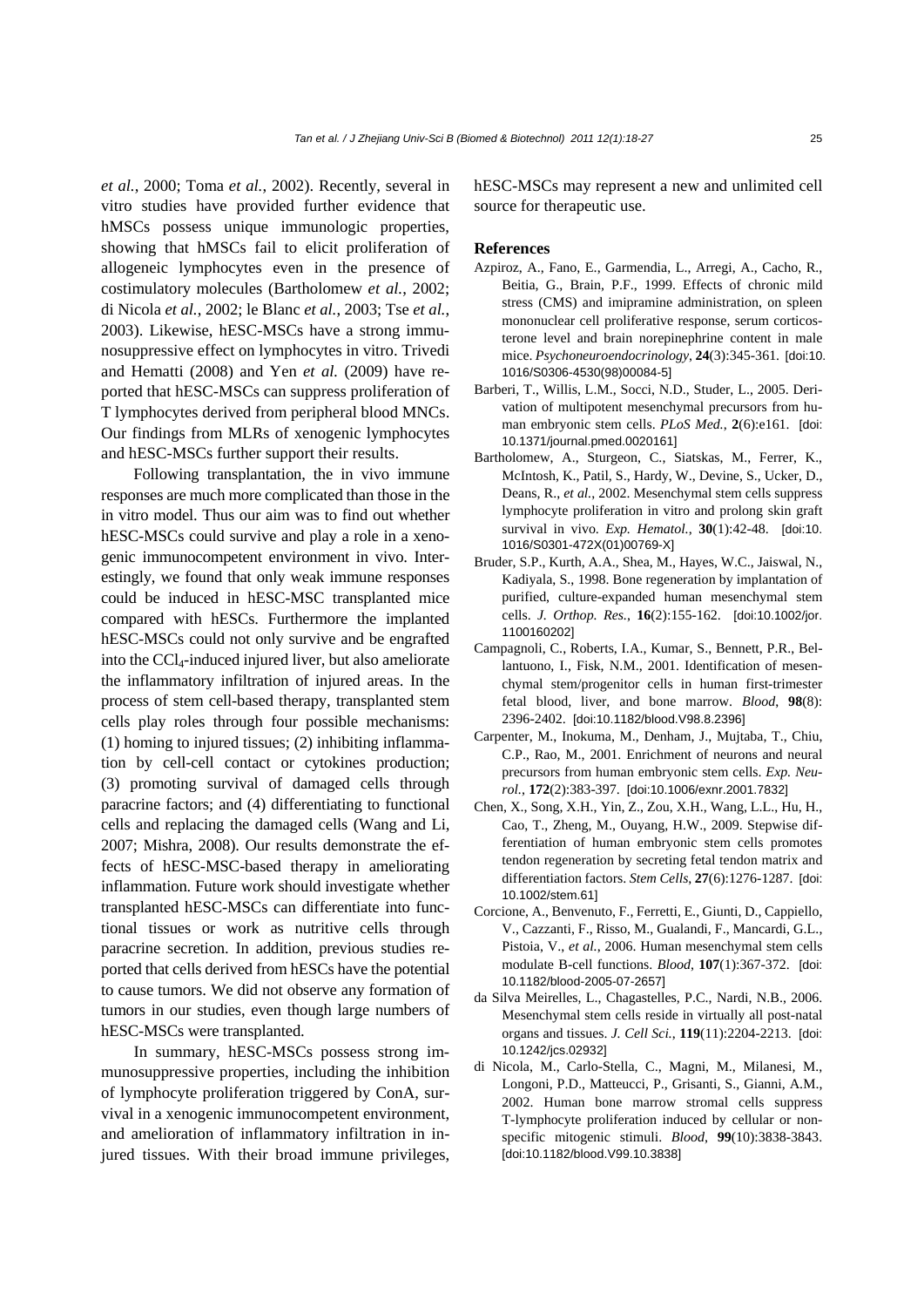- Friedenstein, A.J., Chailakhyan, R.K., Latsinik, N.V., Panasyuk, A.F., Keiliss-Borok, I.V., 1974. Stromal cells responsible for transferring the microenvironment of the hemopoietic tissues. Cloning in vitro and retransplantation in vivo. *Transplantation*, **17**(4):331-340. [doi:10. 1097/00007890-197404000-00001]
- Grinnemo, K.H., Kumagai-Braesch, M., Mansson-Broberg, A., Skottman, H., Hao, X., Siddiqui, A., Andersson, A., Stromberg, A.M., Lahesmaa, R., Hovatta, O., *et al.*, 2006. Human embryonic stem cells are immunogenic in allogeneic and xenogeneic settings. *Reprod. Biomed. Online*, **13**(5):712-724. [doi:10.1016/S1472-6483(10)60 663-3]
- Haynesworth, S.E., Goshima, J., Goldberg, V.M., Caplan, A.I., 1992. Characterization of cells with osteogenic potential from human marrow. *Bone*, **13**(1):81-88. [doi:10.1016/ 8756-3282(92)90364-3]
- Hwang, N.S., Varghese, S., Lee, H.J., Zhang, Z., Ye, Z., Bae, J., Cheng, L., Elisseeff, J., 2008. In vivo commitment and functional tissue regeneration using human embryonic stem cell-derived mesenchymal cells. *PNAS*, **105**(52): 20641-20646. [doi:10.1073/pnas.0809680106]
- in′t Anker, P.S., Noort, W.A., Scherjon, S.A., Kleijburg-van der Keur, C., Kruisselbrink, A.B., van Bezooijen, R.L., Beekhuizen, W., Willemze, R., Kanhai, H.H., Fibbe, W.E., 2003. Mesenchymal stem cells in human secondtrimester bone marrow, liver, lung, and spleen exhibit a similar immunophenotype but a heterogeneous multilineage differentiation potential. *Haematologica*, **88**(8): 845-852.
- Karlsson, C., Emanuelsson, K., Wessberg, F., Kajic, K., Axell, M.Z., Eriksson, P.S., Lindahl, A., Hyllner, J., Strehl, R., 2009. Human embryonic stem cell-derived mesenchymal progenitors—potential in regenerative medicine. *Stem Cell Res.*, **3**(1):39-50. [doi:10.1016/j.scr.2009.05.002]
- Kehat, I., Amit, M., Gepstein, A., Huber, I., Itskovitz-Eldor, J., Gepstein, L., 2003. Development of cardiomyocytes from human ES cells. *Methods Enzymol.*, **365**(2):461-473. [doi:10.1016/S0076-6879(03)65032-9]
- Klyushnenkova, E., Mosca, J.D., Zernetkina, V., Majumdar, M.K., Beggs, K.J., Simonetti, D.W., Deans, R.J., McIntosh, K.R., 2005. T cell responses to allogeneic human mesenchymal stem cells: immunogenicity, tolerance, and suppression. *J. Biomed. Sci.*, **12**(1):47-57. [doi: 10.1007/s11373-004-8183-7]
- Koç, O.N., Day, J., Nieder, M., Gerson, S.L., Lazarus, H.M., Krivit, W., 2002. Allogeneic mesenchymal stem cell infusion for treatment of metachromatic leukodystrophy (MLD) and Hurler syndrome (MPS-IH). *Bone Marrow Transplant.*, **30**(4):215-222. [doi:10.1038/sj.bmt.1703650]
- Lavon, N., Yanuka, O., Benvenisty, N., 2004. Differentiation and isolation of hepatic-like cells from human embryonic stem cells. *Differentiation*, **72**(5):230-238. [doi:10.1111/ j.1432-0436.2004.07205002.x]
- le Blanc, K., Tammik, L., Sundberg, B., Haynesworth, S.E., Ringdén, O., 2003. Mesenchymal stem cells inhibit and stimulate mixed lymphocyte cultures and mitogenic re-

sponses independently of the major histocompatibility complex. *Scand. J. Immunol.*, **57**(1):11-20. [doi:10.1046/ j.1365-3083.2003.01176.x]

- Lian, Q., Lye, E., Suan Yeo, K., Khia Way Tan, E., Salto-Tellez, M., Liu, T.M., Palanisamy, N., El Oakley, R.M., Lee, E.H., Lim, B., *et al.*, 2007. Derivation of clinically compliant MSCs from CD105<sup>+</sup>, CD24<sup>-</sup> differentiated human ESCs. *Stem Cells*, **25**(2):425-436. [doi: 10.1634/stemcells.2006-0420]
- Liechty, K.W., MacKenzie, T.C., Shaaban, A.F., Radu, A., Moseley, A.M., Deans, R., Marshak, D.R., Flake, A.W., 2000. Human mesenchymal stem cells engraft and demonstrate site-specific differentiation after in utero transplantation in sheep. *Nat. Med.*, **6**(11):1282-1286. [doi:10. 1038/81395]
- Mishra, P.K., 2008. Bone marrow-derived mesenchymal stem cells for treatment of heart failure: is it all paracrine actions and immunomodulation? *J. Cardiovasc. Med. (Hagerstown)*, **9**(2):122-128. [doi:10.2459/JCM.0b013e 32820588f0]
- Niemeyer, P., Vohrer, J., Schmal, H., Kasten, P., Fellenberg, J., Suedkamp, N.P., Mehlhorn, A.T., 2008. Survival of human mesenchymal stromal cells from bone marrow and adipose tissue after xenogenic transplantation in immunocompetent mice. *Cytotherapy*, **10**(8):784-795. [doi: 10.1080/14653240802419302]
- Olivier, E.N., Rybicki, A.C., Bouhassira, E.E., 2006. Differentiation of human embryonic stem cells into bipotent mesenchymal stem cells. *Stem Cells*, **24**(8):1914-1922. [doi:10.1634/stemcells.2005-0648]
- Pittenger, M.F., Mackay, A.M., Beck, S.C., Jaiswal, R.K., Douglas, R., Mosca, J.D., Moorman, M.A., Simonetti, D.W., Craig, S., Marshak, D.R., 1999. Multilineage potential of adult human mesenchymal stem cells. *Science*, **284**(5411):143-147. [doi:10.1126/science.284.5411.143]
- Rao, M.S., Mattson, M.P., 2001. Stem cells and aging: expanding the possibilities. *Mech. Ageing Dev.*, **122**(7): 713-734. [doi:10.1016/S0047-6374(01)00224-X]
- Ringdén, O., Uzunel, M., Rasmusson, I., Remberger, M., Sundberg, B., Lönnies, H., Marschall, H.U., Dlugosz, A., Szakos, A., Hassan, Z., *et al.*, 2006. Mesenchymal stem cells for treatment of therapy-resistant graft-versus-host disease. *Transplantation*, **81**(10):1390-1397. [doi:10. 1097/01.tp.0000214462.63943.14]
- Ryan, J.M., Barry, F.P., Murphy, J.M., Mahon, B.P., 2005. Mesenchymal stem cells avoid allogeneic rejection. *J. Inflamm.*, **2**(1):8. [doi:10.1186/1476-9255-2-8]
- Sabatini, F., Petecchia, L., Tavian, M., Jodon de Villeroche, V., Rossi, G.A., Brouty-Boye, D., 2005. Human bronchial fibroblasts exhibit a mesenchymal stem cell phenotype and multilineage differentiating potentialities. *Lab. Invest.*, **85**(8):962-971. [doi:10.1038/labinvest.3700300]
- Sakaida, I., Terai, S., Yamamoto, N., Aoyama, K., Ishikawa, T., Nishina, H., Okita, K., 2004. Transplantation of bone marrow cells reduces  $CCl_4$ -induced liver fibrosis in mice. *Hepatology*, **40**(6):1304-1311. [doi:10.1002/hep.20452]
- Seeberger, K.L., Dufour, J.M., Shapiro, A.M., Lakey, J.R.,